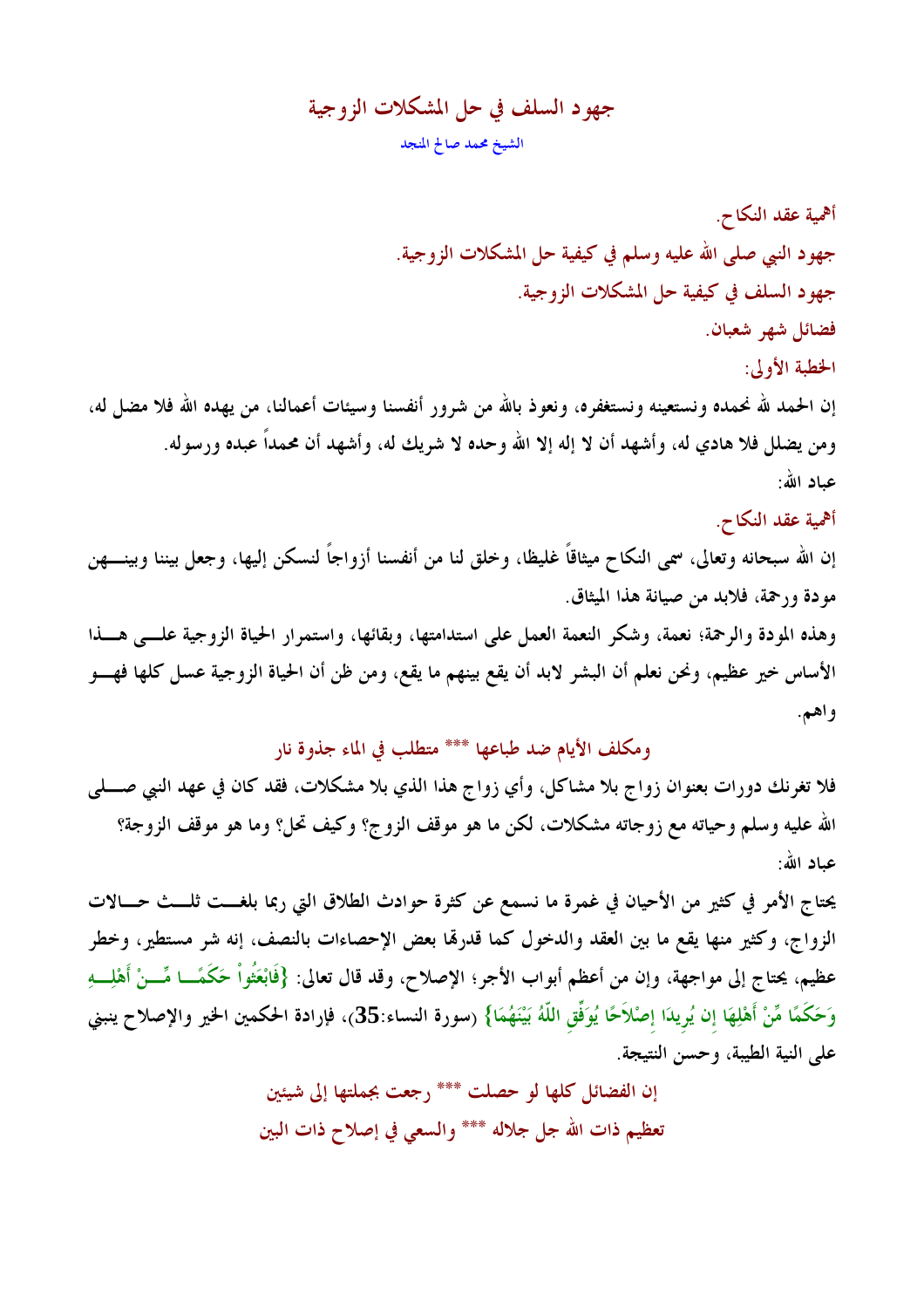قال تعالى: {لاَّ خَيْرَ فِي كَثِيرٍ مِّن نَّجْوَاهُمْ إلاَّ مَنْ أَمَرَ بصَدَقَةٍ أَوْ مَعْرُوفٍ أَوْ إصْلاَح بَيْنَ النَّاس وَمَن يَفْعَـــلْ ذَلِـــكَ ابْتَغَاء مَرْضَاتِ اللَّهِ فَسَوْفَ نُؤْتِيهِ أَجْرًا عَظِيمًا} (سورة النساء:114) عياد الله: إن هذا الأجر العظيم للمصلحين إذا تدخلوا بالحكمة، وإذا أرادوا السعى بين الزوجين بالخير؛ لأنه في كثير مـــن الأحيان تكبر المشكلة، وتعظم القضية، ويزداد الشقاق، وربما أدى إلى الفراق بالتدخل الخاطئ سواء كــان مـــن أهل الزوج، أو الزوجة، أو من أطراف أخرى. عياد الله: قال الله تعالى: {وَالصُّلْحُ خَيْرٌ} (سورة النساء:128)، خير من الشقاق، خير من الفراق، خير من تشتت العائلة، وتشرد الأولاد، خير مما يحصل في نفس الزوج والزوجة من النكد والتعاسة. جهود النبي صلى الله عليه وسلم في كيفية حل المشكلات الزوجية. والنبي صلى الله عليه وسلم، وأصحابه، والسلف كانت لهم جهود عظيمة في الإصلاح بين الزوجين، فما أمثلـــة

هذه الجهود؟

نراها متجلية في السنة النبوية، ومن ذلك:

– على رضي الله عنه، ابن عم النبي عليه الصلاة والسلام، وفاطمة بنته عليه الصلاة والسلام، وهم من أكــــارم الأزواج والزوجات على وجه الأرض، فهذه بنته سيدة نساء أهل الجنة، وهذا ابن عمه رابع الخلف!ء، ووالبد سيدي شباب أهل الجنة الحسن والحسين، فهل كانت حيالهما خالية تماماً من المشكلات؟ كلا، فقد روى البخاري رحمه الله تعالى، عن سهل بن سعد قال: "جاء رسول الله صلى الله عليه وسلم بيت فاطمة فلم يجد علياً في البيت"، وهو وقت المفترض أن يكون الزوج في البيت، وقت قيلولة، وكون الزوج غير موجود هذا يسوحي أن هنالسك شيئاً غير مريح يحصل، فقال عليه الصلاة والسلام: ((أين ابن عمك))، ولم يقل أين زوجك؛ لأنه أحس بشــــىء، فأراد أن ينبهها للقرابة بينها وبينه لعله يتألف قلبها، ويسترحم نفسها، لتلتفت لابن عمها، لقريبيهــا، لزوجهــا، ليبدأ الحل، قالت: "كان بيني وبينه شيء فغاضبني فخرج فلم يقل عندي" فماذا فعل النبي عليه الصلاة والسللام للزوج؟ هل أخذ البنت وذهب إلى بيته، وقال لما يذهب ما في رأسه يأتينا ويعتذر، أخطأ على ابنتنا، هــــل أخــــذ البنت بغير إذن زوجها؟ كلا والله، هل كان سلبياً وقال: فليحدث بينهما ما يحدث؟ لا، وإنما سعى في الإصلاح، فوالد الزوجة عليه مسئولية حتى بعد زواج البنت، فيعمل ما في مصلحتها، "فسأل عنه"، فاهتم النبي عليه الصلاة والسلام بالأمر، "فإذا هو في المسجد راقد"، فجاء بنفسه عليه الصلاة والسلام، وهو سيد البشر، جــاء بنفســـه ليأخذ بخاطر الزوج، "فجاء رسول الله صلى الله عليه وسلم، وعلى مضطجع في المسجد، قد ســـقط رداؤه عــــن شقه، وأصابه تراب، فجعل رسول الله صلى الله عليه وسلم يمسحه عنه"، وهذا المسح وحده له مدلولات كثيرة، ومعاني كبيرة، وآثار عظيمة، وقال:((قم أبا تراب، قم أبا تراب))[رواه البخاري (441) ومســلم(2409).] وكانت هذه الكنية أحب الكُنى إلى علي رضي الله عنه، فقد يقع بين أهل الفضل ما يقع، فيقع من الكبير، والعالم، ويقع مــــن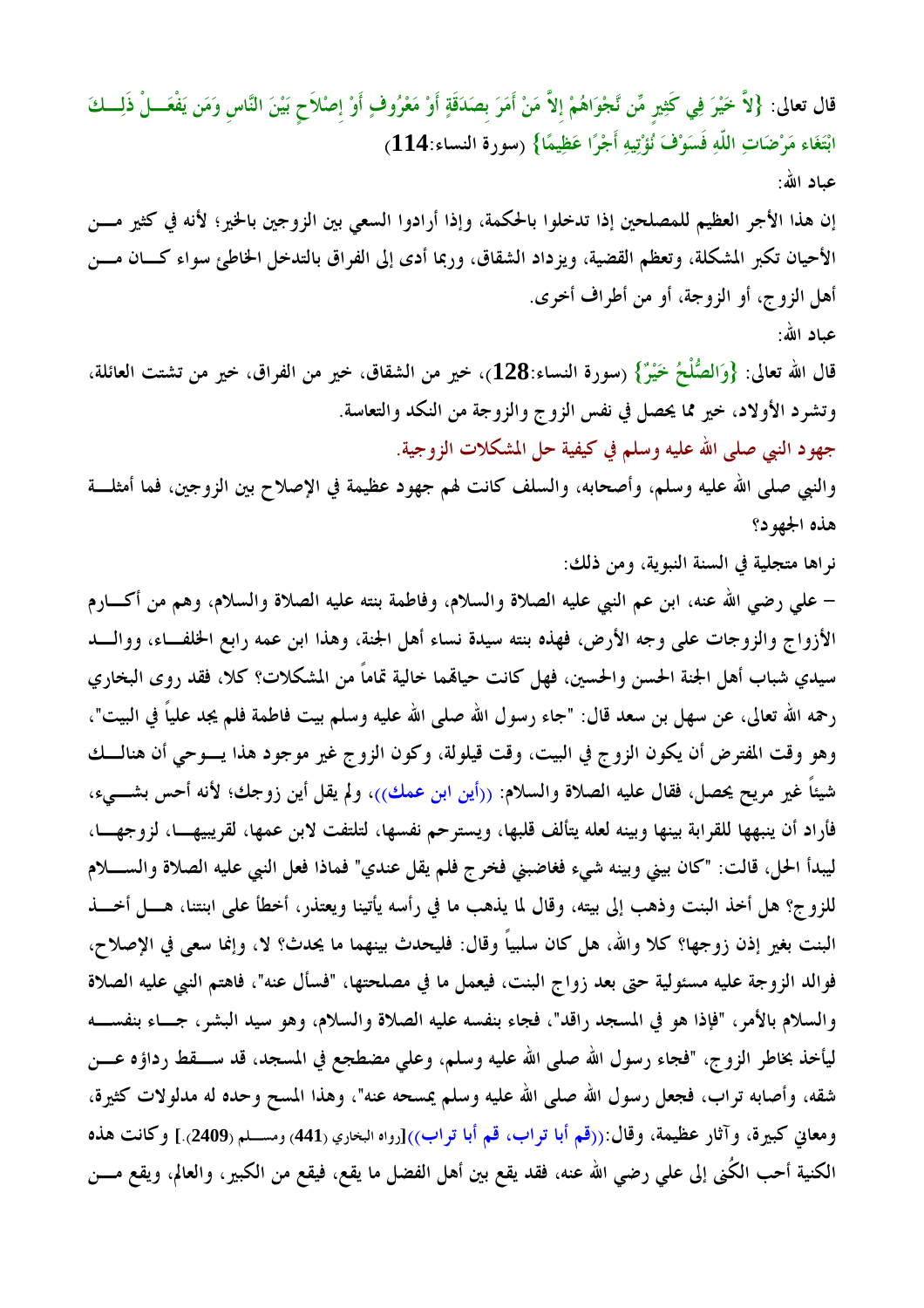القدوة بينه وبين زوجته شيء، هذا من طبيعة البشر، لكن فرق بيننا، وبين الصحابة، فالقضية عندهم سرعان مـــا تزول، والمشكلة سرعان ما تحل، وقضية العناد، والمكابرات، والهجر الطويل، هذه لا توجد عندهم، أمـــا عنـــد الخلف فكثير، وتستمر القضية، ومحاكم، وتشهيرات، وأخبار في المجتمع سيئة، وتلوك الألسن الأعراض.

– كانت بريرة أمة، وزوجها مغيث عبد، ولما عتقت، وشرعًا إذا عتقت الأمة وزوجها عبد يجوز لها أن تفـــارق زوجها؛ لألها صارت أرفع منه مترلة في الدنيا، فاختارت بريرة فراق مغيث، وكان مغيث متعلقاً بما جداً، فجعـــل يطوف خلفها يبكي، ودموعه تسيل على لحيته، وفي رواية للبخاري: "يتبعها في سكك المدينة يبكي عليهـــا"[رواه البخاري (5281).] فشفع النبي صلى الله عليه وسلم عندها أن ترجع إليه وقال لها: ((لـــو راجعتـــه))[رواه البخـــاري (5283).]، هذا هو السعي، والإصلاح المحمود، وفي رواية: ((فإنه أبو ولدك))[رواه النسائي (5417).]، تذكير بالعلاقة المشتركة، قالت: "يا رسول الله تأمرني" أي: إذا كانت المسألة أمر انتهى، أقبل نفسياً ما أقبل نفسياً، المسألة مغلقة غير مغلقة، في مجال ما في مجال، فالصحابة على أمره عليه الصلاة والسلام يمتثلون، قال: ((إنما أنا أشفع))؛ لأنسه من حقك إذا ما أردته الانفصال، فأنا لا ألغي الحق الشرعي لك، لكن أشفع، قالت: لا حاجة لي فيه.[رواه البخاري  $1.5283$ 

فقد لا تكلل المساعى بالنجاح، لكن المحاولة الطيبة مطلوبة، وليس الكذب في هذا الأمر محرماً، ((ليس الكـــذاب الذي ينمي خيراً أو يقول خيراً))[رواه البخاري (2692). ومسلم (2605).].

– كان عليه الصلاة والسلام يذكر الأزواج والزوجات بالحقوق المشتركة، فقضية الحقوق المشـــتركة في غايـــة الأهمية، فإذا جاءك زوج فذكره بحق زوجته، وإذا جاءتك زوجة فذكرها بحق الزوج، عن الحصين بن محصـــن أن عمة له أتت النبي صلى الله عليه وسلم في حاجة، فلما فرغت قال لها النبي صلى الله عليه وســــلم: ((أذات زوج أنت؟)) قالت: نعم، قال: ((كيف أنت منه))، أي: ما حالك معه، قالت: "ما آلسوه"، أي: لا أقصــــر، "إلا مــــا عجزت عنه" قال: ((فانظري أين أنت منه فإنه جنتك ونارك))[رواه احمد (18524).]، قوله: ((فإنه جنتك ونارك))، يدل على عظم حق الزوج، فتدخلين الجنة برضاه، وقد يكون سخطه سبباً لدخولك النار. جهود السلف في كيفية حل المشكلات الزوجية.

– وعلى هذا جرى الصحابة، فلما آخى النبي صلى الله عليه وسلم بين سلمان وأبي الدرداء، وكان قبل نـــزول آية الحجاب يدخل الصحابة بيوت بعضهم البعض، فدخل سلمان فرأى أم الدرداء متبذلة ليس عندها شيء مسن الدنيا في الاهتمام، فقال: "ما شأنك؟" قالت: أخوك أبو الدرداء ليس له حاجة في الدنيا"، غير مهتم أصلاً، فهـــو رجل مقبل على العبادة، ليس له شأن في النساء، فجاء أبو الدرداء فصنع له طعاماً، فقال كل، قال: فإني صــــائم، قال: ما أنا بآكل حتى تأكل، فأكل، فلما كان الليل ذهب أبو الدرداء يقوم، قال سلمان: نم، فنسام، ثم ذهسب يقوم، قال: نم، فلما كان من آخر الليل قال سلمان: قم الآن، فصليا، فقال له سلمان: إن لربك عليـــك حقــــاً، ولنفسك عليك حقاً، ولأهلك عليك حقاً، فأعطى كل ذي حق حقه، فأتى النبي عليه الصلاة والســــلام فــــذكر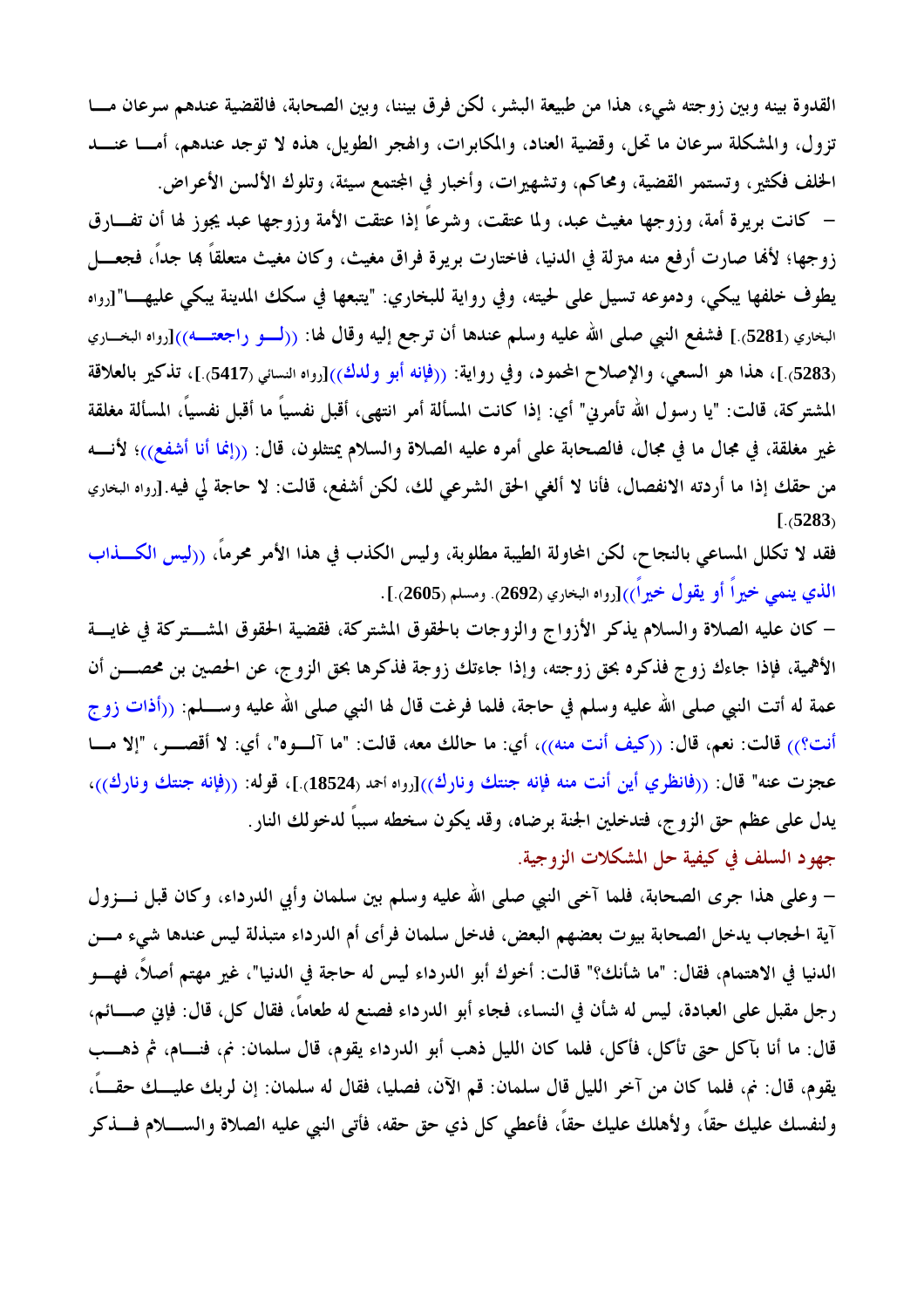ذلك له فقال: ((صدق سلمان))[رواه البخاري (1968).]، فالتدخل الحكيم لما يرى الأخ أن في حياة أخيــــه المســــلم خلل، وأن هنالك مشكلة فيسعى لإصلاحها عملياً، ويبين الحكم الشرعي، ويأمره وينهاه.

– ومن ذلك موقف عمر رضي الله عنه عندما سمع أن ابنته حفصة ممن يراجعن النبي عليه الصلاة والســــلام، أي: في أخذ ورد، وكلام مع زوجاته، فذهب زيارة خاصة، وقال: "أي حفصة، أتغاضب إحداكن رسول الله صلى الله عليه وسلم اليوم إلى الليل" أي: إذا طالبته بنفقة وما عنده، فربما تغضب وما تكلمه إلى الليل، قالت: نعم، يحدث هذا، قلت: "خابت وخسرت أفتأمن أن يغضب الله لغضب رسول الله صلى الله عليه وسلم فتهلكين"[رواه البخاري (2468).]، وهكذا مضى السلف في قضية رعاية الحياة الزوجية، والإصلاح، والسؤال، والتدخل المحمود.

من ذا الذي ترضى سجاياه كلها، ((لا يفرك مؤمن مؤمنة)) أي: لا يبغضها بالكلية، ((إن كره منها خلقاً رضـــى منها آخر))[رواه مسلم (1469).] والله يعوض على الصبر، دخل طالب على شيخه فوجد عنده ولداً يخدمه خدمـــة عظيمة، وبراً، وإحساناً، فعجب من ذلك، فلما خرج الابن قال العالم للتلميذ: أتعجب من بر هذا بي؟ قال: نعم، فقال له: لقد عاشرت أمه أكثر من عشرين سنة، والله ما تبسمت في وجهي يوماً قط، فصبرت فعوضني الله منــــها بما ترى، عوضنى الله منها بابن بار.

– إدراك الحقائق الخلقية مهم جداً في هذا الموضوع، قال عبد الله بن مسعود رضي الله عنه: "شكي إبراهيم عليه السلام – يعني: حدة في خلق سارة– فأوحى الله إليه إنما هي من ضلع"، أرأيت ضلع الشاة، وضــــلع الخــــروف، لابد أن يكون في أعلاها أعوجاج، هكذا خلق أصلاً، فالضلع ليس مستقيماً، قال: "إنما هي مـــن ضــــلع فاخــــذ الضلع فأقيمه، فإن استقام، وإلا فالبسها على ما فيها"[رواه الطبراني في الكسير (9685).]، ولذلك نقول لبعض الأزواج الذين يكثرون الشكاية، خذ ضلع الذبيحة، وحاول أن تقيمه، وأن تجعله مستقيماً، فــإن لم يحصـــل، فـــاعلم أن القضية خلقة، وهذا جزء من التحمل، فلابد أن يدرك الرجل السر في القضية، وأن المرأة أحياناً تقــول كلامـــاً، وتتصرف تصرفات هو لا يراها منطقية، ولا عقلانية، ولا سليمة، ولكن هذا جزء منه يعود إلى الطبع والخلقــة، فالرجل لابد أن يتحمل، كما قال تعالى: {وَلِلرِّجَالِ عَلَيْهِنَّ دَرَجَةٌ} (سورة البقرة:228).

اللهم إنا نسألك أن تصلح ذات بيننا، وأن تصلح شأننا، وأن تتوب علينا، وأن لهب لنا من أزواجنا وذرياتنا قرة أعينٍ، وأن تجعلنا للمتقين إماماً.

#### الخطبة الثانية:

الحمد لله على إحسانه، والشكر له على توفيقه وامتنانه، وأشهد أن لا إله إلا الله وحده لا شريك لـــه تعظيمـــاً لشأنه، الحي الذي لا يموت، والجن والإنس يموتون، الحمد الله خلق السموات والأرض، أكبره تكبيراً، وأسبحه لا إله إلا هو يفعل ما يشاء، وأصلى وأسلم على المختار المصطفى من ولد عدنان، ســيد البشـــر، ســيد الأولـــين والآخرين، محمد بن عبد الله، أشهد أنه رسول الله حقًّا، والداعي إلى سبيله صدقًا، اللهم صلى وســـلم وبـــارك عليه، ما تعاقب الليل والنهار، وأرضى عن أصحابه وخلفاءه الميامين، وزوجاته وآله، فإن لآل محمـــد صــــلى الله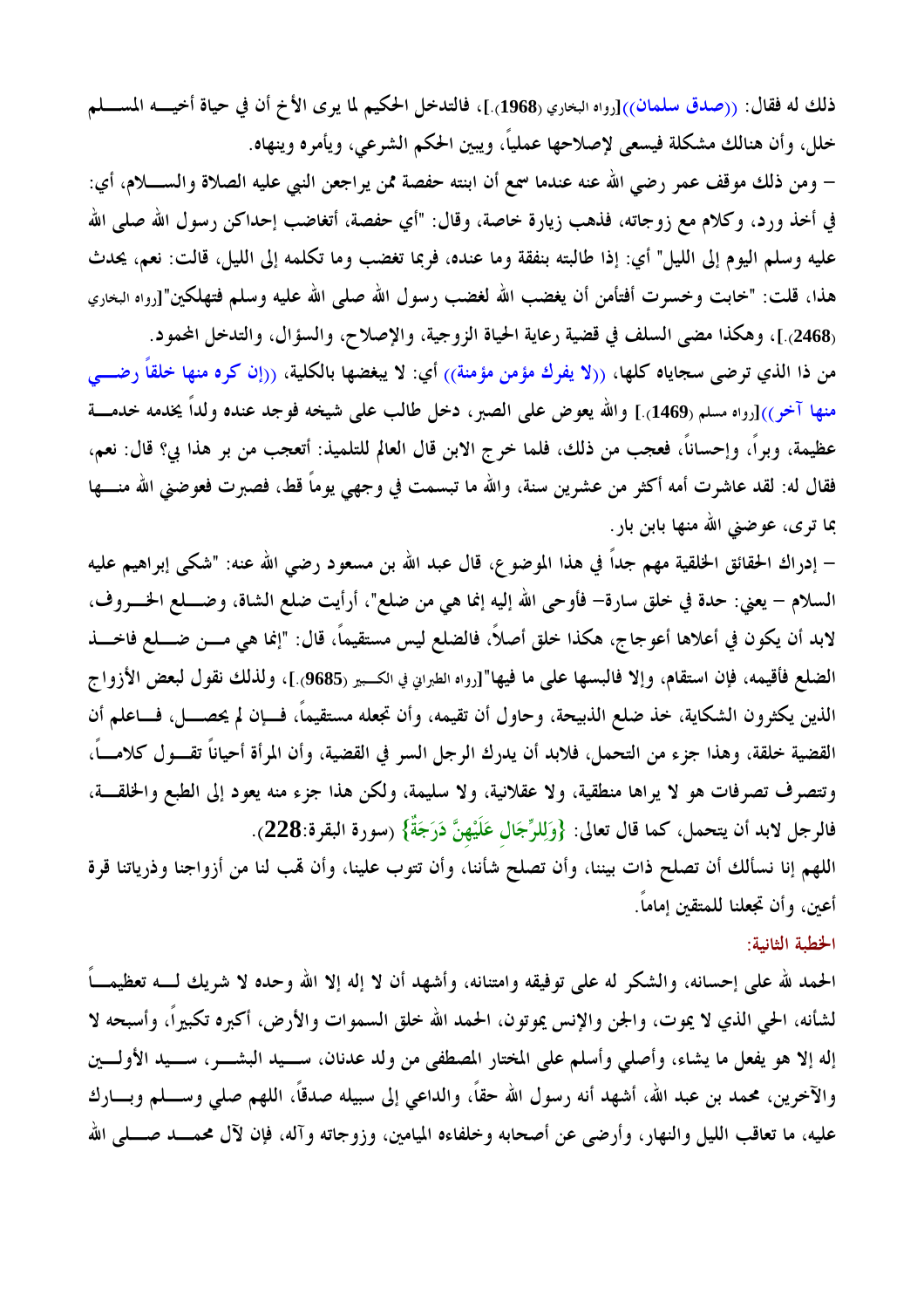عليه وسلم حقاً عظيماً، وهو الذي أوصانا بمم فقال: ((وعترتي أهل بيتي))[رواه الترمذي(3786). وصــححه الألبـــاني في صحيح الجامع الصغير (2457).]، فعليهم صلوات الله وسلامه إلى يوم الدين.

– من الوسائل المهمة في قضية الإصلاح والسعى في تحسين مستوى العلاقات؛ الوصية بالصبر، كما فعل أبو بكر رضي الله عنه مع ابنته أسماء، فزوجها كان مشغولاً، فشكت له شيئاً من الغيرة، فقال: "يا بنية اصبري، فإن المرأة إذا كان لها زوج صالح، ثم مات عنها، فلم تتزوج بعده جُمع بينهما في الجنة"[الطبقات الكبرى (251/8).]، فقد يكون الزوج صالحاً لكن فيه شيء في خلقه، وقد يكون الزوج صاحب تقوى، وعنده شيء من الإمساك في ماله، وقــــد يكون مستقيماً في سلوكه وتصرفاته، ولكن عنده عيب من العيوب فلابد من التحمل والصبر .

وأحياناً لا يجد الإنسان في قلبه حباً حقيقياً، خصوصاً في غمرة المسلسلات التي تعرض اليوم على الناس، المدبلجة وغير المدبلجة، خدعت بناتنا، صورت القضية للشباب والشابات؛ أن الحياة الزوجية عسل، وأن العلاقات تبــدأ بالحب قبل الزواج، وأي علاقات قبل الزواج فهي حرام في الإسلام، لكن هكذا يصوروفما، وتبدأ العلاقة بالحب، وتستمر وتنتهي بالزواج، فهذه الرومانسية كذب في كذب، فلو نظرنا إلى حياة الممسثلين والممسثلات الخاصسة، سنجد مصائب عظيمة، وكبيرة جداً، يكذبون على الناس في التمثيل، وهم في الحقيقة من أسوء النــــاس عيشــــاً، وانظر إلى طلاقاقم، ومشكلاقمم التي تصل إلى المحاكم على مستوى العالم في هؤلاء الممثلين والممثلات العـــالميين، همَّ رجل بطلاق امرأته فقال له عمر رضي الله عنه: لمَّ تطلقها؟ قال: لا أحبها، قال: "أوكل البيوت بنيت علـــي الحب، وأين الرعاية والتذمم" أي: حتى لو لم تشعر بمحبة، لكن بينكما أولاد، وهنالك عشرة، وأيـــن الرعايـــة؟، وأين حسن العهد؟، وأين العلاقة السابقة؟، وأين الذمة التي بينك وبينها؟، فالإنسان يمسك زوجته أحياناً حتى ولو لم يحس بحب حقيقي لمصالح أخرى.

ويجب أن يقوم المصلحون، وأهل الفضل، والمكانة في المجتمع، والوجهاء، والأغنياء بدورهم، فسالغني قسد يحسل مشكلة بين زوجين بإعطائها مالاً كما فعل بعض السلف لما شكت إليه زوجها أعطاها مالاً سكتت، ثم جاء الزوج فأعطاه مالاً، وقال: صرت مثلها.

– وأيضاً: لابد من إنصاف المظلوم؛ لأنه قد يقع ظلم، جاءت امرأة إلى عمر رضي الله عنه فقالت: يا أمير المؤمنين إن زوجي يصوم النهار، ويقوم الليل، وأنا أكره أن أشكوه، وهو يعمل بطاعة الله، فقال عمــــر: نعــــم الــــزوج زوجك، فجعلت تكرر عليه القول، ويكرر عليها الجواب، فقال له كعب بن سور الأزدي، وكـــان في المجلـــس وفطن للمشكلة، قال: يا أمير المؤمنين! هذه امرأة تشكو زوجها في تركه لها، أي: من شدة الاشـــتغال بالعبـــادة معرض عنها، فقال له عمر رضي الله عنه: كما فهمت كلامها فاقض بينهما، فقال كعب: عليّ بزوجها، فأُتى به، فقال: أحل الله لك أربعًا، فاجعل لها في كل أربع ليال ليلة، أي: اجعل لها ليلة، والثلاث للعبـــادة، فقـــال عمـــر لكعب: ما أدري من أي أمريك أعجب أمن فهمك أمرهما، أو من حكمك بينهما، اذهب فقد وليتــك قضـــاء البصه ة.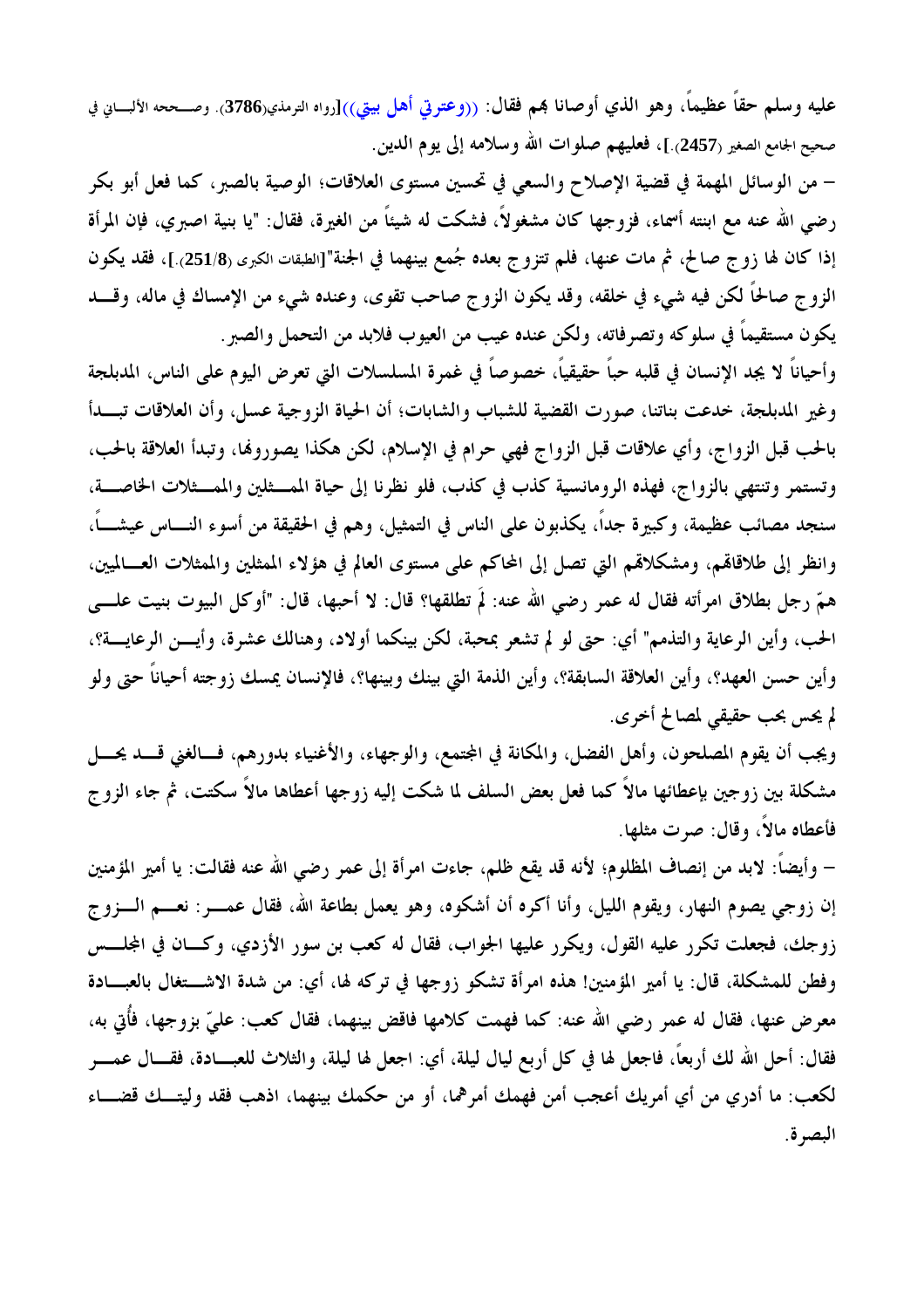– وقد يستلزم التدخل شيء من الزجر ، والشدة على المخطئ ، جاءت امرأة إلى عمر فقالت: يا أمير المسؤمنين إن زوجي قد كثر شره، وقل خيره، فقال عمر: ما نعلم من زوجك إلا خيراً، فأرسل إليه فجاء، فقال له عمر: هــــذه امرأتك تزعم أنه كثر شرك، وقل خيرك، قال: يا أمير المؤمنين! بئسما قالت يا أمير المسؤمنين، والله إفمـــا لأكثــــر نسائها كسوة، وأكثرهن رفاهية بيت، ولكن بعلها بكيء، أي: قدرته على إتيانه ضعيفة لا يستطيع، قـــال: مـــا تقولين، قالت: صدق، فأخذ الدرة فقام إليها وتناولها وقال: يا عدوة نفسها أفنتِ شبابه وأكلت ماله ثم أنشـــأت تشنين عليه ما ليس فيه، قالت: يا أمير المؤمنين! أقلني هذه المرة، والله لا ترانى في هذا المقعد أبداً، فدعا بـــأثواب ثلاثة، فقال له: اتقى الله وأحسني صحبة هذا الشيخ، قال: كأني أنظر إليها أخذت الأثواب منطلقة، ثم أقبل عليه فقال: لا يمنعك ما رأيتني صنعت بما أن تحسن صحبتها، قال: أفعل يا أمير المؤمنين.[محض الصواب في فضائل أمير المسؤمنين  $[.(1000/3)$ عمر بن الخطاب

إذا شاب رأس المرء أو قل ماله \*\*\* فليس له في دهن نصيب.

وهكذا بعض الأزواج إذا كبرت زوجته طلقها مباشرة كما قيل: إن أعمى كانت له زوجة تحسن إليه حتى شاب وشابت عنده، فقدر أن أجرى عملية جراحية مع تقدم الطب فعاد بصره، فلما رآها طلقها مباشرة.

إن الكرام إذا ما أيسروا ذكروا \*\*\* من كان يألفهم في المترل الخشن.

ينبغي أن تكون العاقبة حميدة، وحسن العشرة، والوفاء بالعهد، فمن أهل الكتاب الرجل يتــزوج الزوجـــة مـــن الصالحين من قبلنا ما تعلق يداها الخيط في أول سنها لا يفرق بينهما إلى الموت، فحسن العشرة عظيم، والإنســان لا ينس الأيام الجميلة الماضية أبداً.

– ولابد من بيان الحكم الشرعي إذا وصلت القضية إلى الفراق، فأحياناً تحدث الخصومة في الأولاد، فلابد مـــن قول كلمة الحق، دخل أبو الأسود على معاوية، ودخلت امرأته معه، فقالت: لقد ألجأني إليك يا أمــــير المـــؤمنين طلقني من بعل غادر، قال: ومن بعلك؟ قالت: هذا أبو الأسود فالتفت معاوية إليه فقال: أحقاً ما تقـــول المـــرأة؟ قال: أما ما ذكرت من أمر طلاقها فهو حق، ولكن لم أطلقها لريبة، ولكني كرهت شمائلها فقطعت حبائلها، فهي كثيرة الصخب يا أمير المؤمنين، مهينة للأهل، مؤذية للبعل، إن ذكر خير دفنته، وإن ذكر شر أذاعته، ولا يسزال زوجها معها في تعب، قالت: يا أمير المؤمنين! والله جهول، ملحاح، شحيح حين يضاف، ضيفه جـــائع، وجــــاره ضائع، لا يحمى ذماراً، ولا يرعى جواراً، فالمسألة انتهت إلى طريق مسدود، فتخاصما في الولد فوثب أبو الأسود فانتزعه منها، قال معاوية: مهلاً يا أبا الأسود، قال: يا أمير المؤمنين! حملته قبل أن تحمله، أي: في ظهري قبــــل أن تحمله يعني في بطنها، ووضعته قبل أن تضعه، أي: بذرته فيها قبل أن تضعه هي مولوداً، فأنا أولى، قالت المسرأة: صدق، لكن حمله خفاً وحملته ثقلاً، ووضعه شهوة ووضعته كرهاً، وكان حجري حواء، وبطني له وعاء، وثديي له سقاء، فأمر معاوية بالولد فدفع إليها، فالحضانة في الشرع تكون عند المرأة. عباد الله: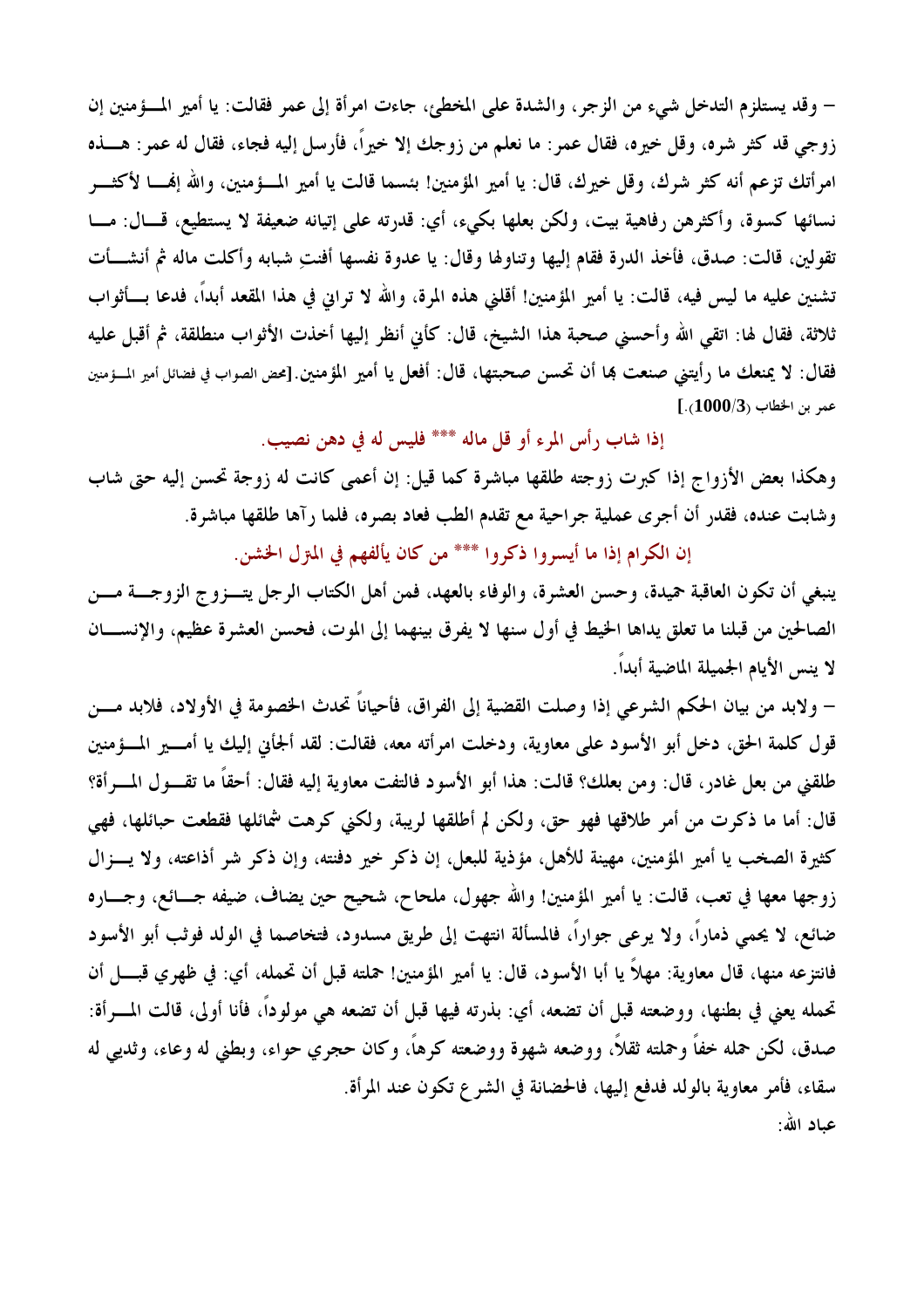لابد أن يكون هنالك رجوع إلى الشرع، ومعرفة الأحكام الشرعية، وحسن القضاء بين الزوجين، والتذكير بحق الطرفين، ولهن مثل الذي عليهن بالمعروف، ونلم الموضوع، ونحدد موضع النزاع، ونســـعي بالصــــلح، وفمـــون القضية، ونحرص على اعتراف الطرفين المخطئ بالخطأ، ونصبر على الطباع المتأصلة، ويرضى كل واحد بما قســـم الله له، ولا نتخذ قرارًا في لحظة غضب، ونتنازل عن بعض الحقوق، وهكذا تحل المشكلات. نسأل الله أن يصلح شأننا جميعاً. عباد الله:

فضائل شهر شعبان.

شهركم شعبان يغفل فيه الناس عن فضله، فهو بين رجب، ورجب شهر محرم، وكان له عند العرب مترلة عظيمة، ورمضان معلوم، وشعبان ترفع فيه الأعمال إلى الله، فهنالك رفع يومي، فعمل الليل يرفع في أول النهار، وعمــــل النهار يرفع في أول الليل، وهنالك رفع أسبوعي ترفع الأعمال إلى الله الاثنين والخميس، وهنالك رفع ســـنوي في شعبان، فأعمال السنة ترفع في شعبان، كما قال عليه الصلاة والسلام ((فأحب أن يرفع عملي وأنا صــائم))[رواه النسائي (2357) وحسنه الألباني في صحيح الجامع (3711).]، والرفع الختامي إذا مات الإنسان ختمت الصحيفة، ورفعت إلى الله.

وشعبان كان يسمى عند السلف شهر القراء، وكانوا يعينون فيه الفقراء بالزكاة قبل رمضــان حـــتى لا يـــدخل عليهم رمضان، وهم محتاجون، يجوعون في الصيام، ويجوعون من أجل فقر.

ومن وجبت عليه الزكاة في شعبان فلا يجوز أن يؤخرها إلى رمضان، فإن بعض الناس يظـــن أن تــــأخير الزكــــاة لرمضان أكثر أجراً حتى يوقعها في رمضان، وما درى المسكين أن هذا إثم؛ لأن حق الله وجب فلابد من أداءه في الحال، وتأخير الزكاة عن المحتاج والمستحق ظلم، وقد فمانا عليه الصلاة والسلام أن نســبق رمضـــان بيــوم، أو يومين، وإنما تكون النفوس متأهبة بالعبادة إلا من كان له عادة من صيام اثنين، أو حميس، أو صيام يوم، وإفطـــار يوم، وكذلك من عليه قضاء من صيام رمضان سابق، أو من نذر، أو من كفارة، فيجب عليه أن يبادر بقضاء مـــا عليه من رمضان الماضي، فنبهوا زوجاتكم، وبناتكم، وأخواتكم أن من عليها قضاء من رمضان الماضي أن تبـــادر قبل أن يدخل رمضان الجديد.

اللهم بلغنا رمضان، وتقبل صيامنا وقيامنا وعملنا يا أرحم الرحمين، وفقنا لما تحب وترضى، وارزقنــا التمســـك بالعروة الوثقي، أصلح شأننا، وأهلنا، وأولادنا، وهب لنا من أزواجنا، وذرياتنا قرة عين، واجعلنا للمتقين إمامـــاً، اللهم فرج همومنا، ونفس كروبنا، واجمع على الحق كلمتنا، واحفظ علينا أمننا وإيماننا، اللهم من أراد أن يمسس أمن هذه البلاد بسوء فأشغله بنفسه، واجعل كيده في نحره، اللهم آمنا في الأوطان والدور، وأصلح الأئمة وولاة الأمور، واغفر لنا يا عزيز يا غفور، اللهم اعتق رقابنا من النار، لا تفرق جمعنا هذا إلا بسذنب مغفـور، وعمـــل مبرور، وسعی متقبل مشکور، یا عزیز یا غفور.

سبحان ربك رب العزة عما يصفون وسلام على المرسلين والحمد لله رب العالمين.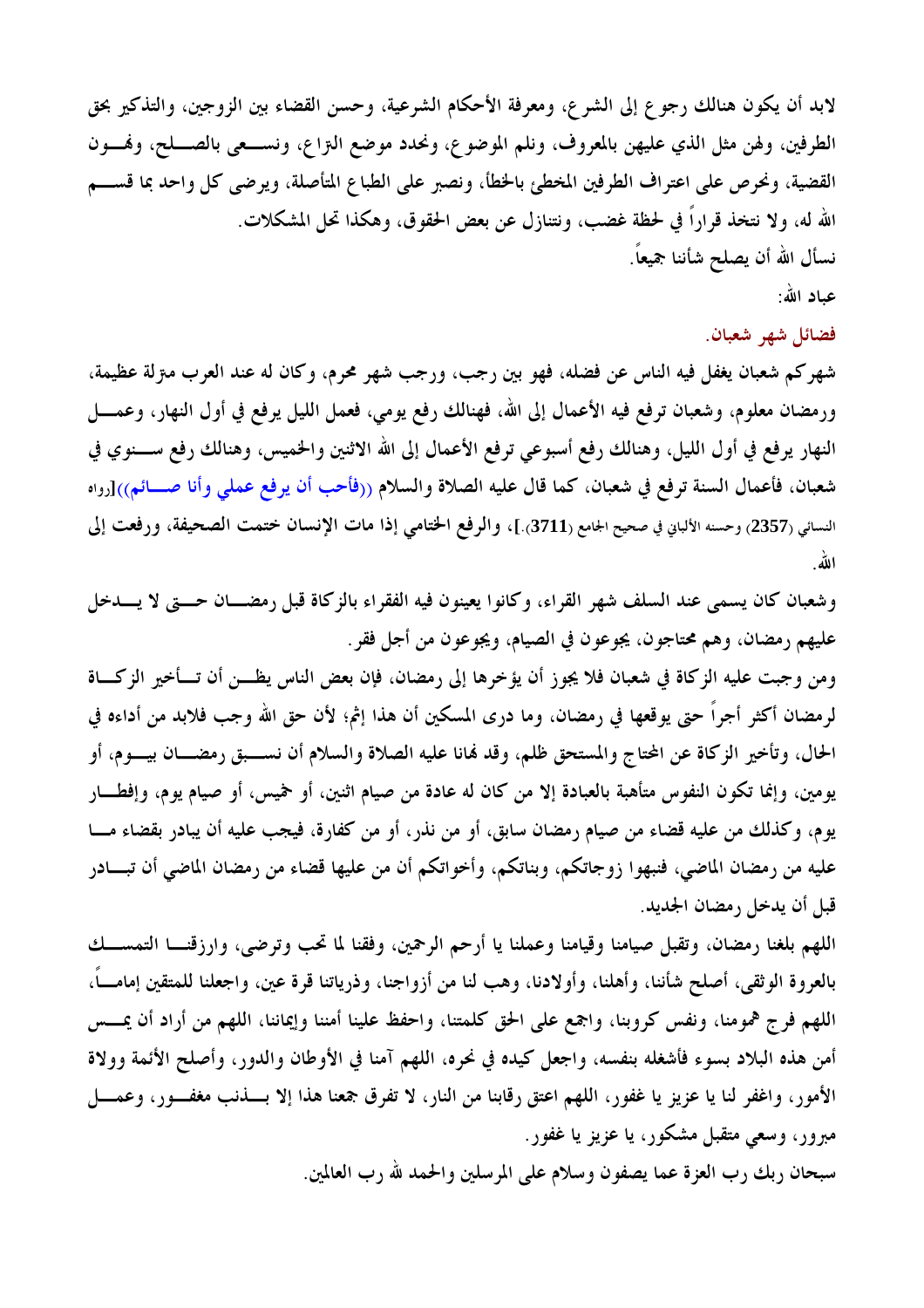# جهود السلف في حل المشكلات الزوجية الجزء الأول الشيخ محمد صالح المنجد

أهمية عقد النكاح. جهود النبي صلى الله عليه وسلم في كيفية حل المشكلات الزوجية. جهود السلف في كيفية حل المشكلات الزوجية. فضائل شهر شعبان. الخطبة الأولى: إن الحمد لله نحمده ونستعينه ونستغفره، ونعوذ بالله من شرور أنفسنا وسيئات أعمالنا، من يهده الله فلا مضل له، ومن يضلل فلا هادي له، وأشهد أن لا إله إلا الله وحده لا شريك له، وأشهد أن محمداً عبده ورسوله. عياد الله:

### أهمية عقد النكاح.

إن الله سبحانه وتعالى، سمَّى النكاح ميثاقاً غليظًا، وخلق لنا من أنفسنا أزواجاً لنسكن إليها، وجعل بيننا وبينـــهن مو دة ورحمة، فلابد من صيانة هذا الميثاق. وهذه المودة والرحمة؛ نعمة، وشكر النعمة العمل على استدامتها، وبقائها، واستمرار الحياة الزوجية علـــى هـــذا

الأساس خير عظيم، ونحن نعلم أن البشر لابد أن يقع بينهم ما يقع، ومن ظن أن الحياة الزوجية عسل كلها فهـــو واهم.

### ومكلف الأيام ضد طباعها \*\*\* متطلب في الماء جذوة نار

فلا تغرنك دورات بعنوان زواج بلا مشاكل، وأي زواج هذا الذي بلا مشكلات، فقد كان في عهد النبي صــــلمي الله عليه وسلم وحياته مع زوجاته مشكلات، لكن ما هو موقف الزوج؟ وكيف تحل؟ وما هو موقف الزوجة؟ عباد الله:

يحتاج الأمر في كثير من الأحيان في غمرة ما نسمع عن كثرة حوادث الطلاق التي ربما بلغـــت ثلـــث حـــالات الزواج، وكثير منها يقع ما بين العقد والدخول كما قدرها بعض الإحصاءات بالنصف، إنه شر مستطير، وخطر عظيم، يحتاج إلى مواجهة، وإن من أعظم أبواب الأجر؛ الإصلاح، وقد قال تعالى: {فَابْعَثُواْ حَكَمًــا مِّـــنْ أَهْلِـــهِ وَحَكَمًا مِّنْ أَهْلِهَا إن يُرِيدَا إصْلاَحًا يُوَفِّقِ اللَّهُ بَيْنَهُمَا} (سورة النساء:35)، فإرادة الحكمين الخير والإصلاح ينبنى على النية الطيبة، وحسن النتيجة.

> إن الفضائل كلها لو حصلت \*\*\* رجعت بجملتها إلى شيئين تعظيم ذات الله جل جلاله \*\*\* والسعى في إصلاح ذات البين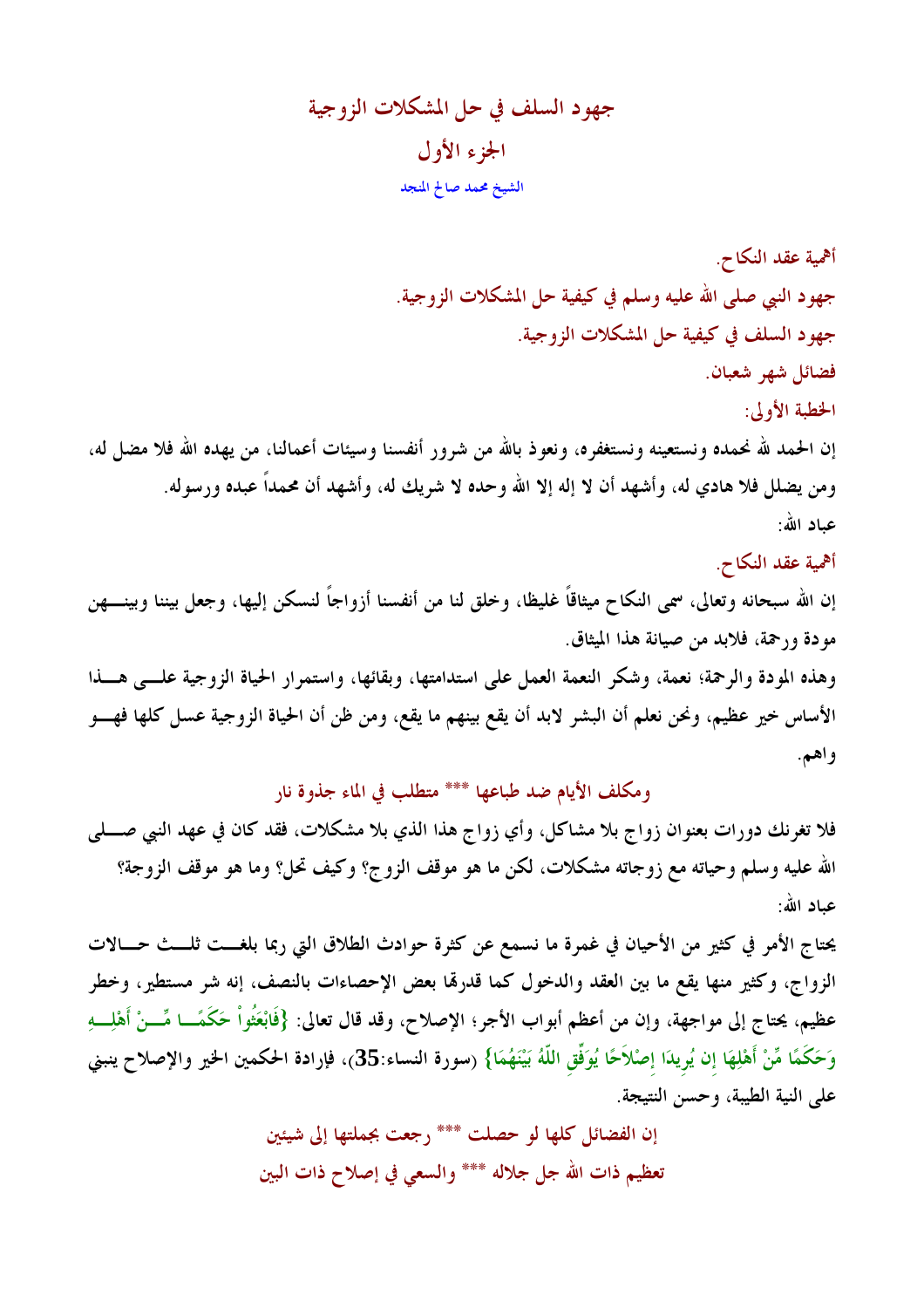قال تعالى: {لاَّ خَيْرَ فِي كَثِيرٍ مِّن نَّجْوَاهُمْ إلاَّ مَنْ أَمَرَ بصَدَقَةٍ أَوْ مَعْرُوفٍ أَوْ إصْلاَح بَيْنَ النَّاس وَمَن يَفْعَـــلْ ذَلِـــكَ ابْتَغَاء مَرْضَاتِ اللَّهِ فَسَوْفَ نُؤْتِيهِ أَجْرًا عَظِيمًا} (سورة النساء:114) عياد الله: إن هذا الأجر العظيم للمصلحين إذا تدخلوا بالحكمة، وإذا أرادوا السعى بين الزوجين بالخير؛ لأنه في كثير مـــن الأحيان تكبر المشكلة، وتعظم القضية، ويزداد الشقاق، وربما أدى إلى الفراق بالتدخل الخاطئ سواء كــان مـــن أهل الزوج، أو الزوجة، أو من أطراف أخرى. عياد الله: قال الله تعالى: {وَالصُّلْحُ خَيْرٌ} (سورة النساء:128)، خير من الشقاق، خير من الفراق، خير من تشتت العائلة، وتشرد الأولاد، خير مما يحصل في نفس الزوج والزوجة من النكد والتعاسة. جهود النبي صلى الله عليه وسلم في كيفية حل المشكلات الزوجية. والنبي صلى الله عليه وسلم، وأصحابه، والسلف كانت لهم جهود عظيمة في الإصلاح بين الزوجين، فما أمثلـــة

هذه الجهود؟

نراها متجلية في السنة النبوية، ومن ذلك:

– على رضي الله عنه، ابن عم النبي عليه الصلاة والسلام، وفاطمة بنته عليه الصلاة والسلام، وهم من أكــــارم الأزواج والزوجات على وجه الأرض، فهذه بنته سيدة نساء أهل الجنة، وهذا ابن عمه رابع الخلف!ء، ووالبد سيدي شباب أهل الجنة الحسن والحسين، فهل كانت حيالهما خالية تماماً من المشكلات؟ كلا، فقد روى البخاري رحمه الله تعالى، عن سهل بن سعد قال: "جاء رسول الله صلى الله عليه وسلم بيت فاطمة فلم يجد علياً في البيت"، وهو وقت المفترض أن يكون الزوج في البيت، وقت قيلولة، وكون الزوج غير موجود هذا يسوحي أن هنالسك شيئاً غير مريح يحصل، فقال عليه الصلاة والسلام: ((أين ابن عمك))، ولم يقل أين زوجك؛ لأنه أحس بشــــىء، فأراد أن ينبهها للقرابة بينها وبينه لعله يتألف قلبها، ويسترحم نفسها، لتلتفت لابن عمها، لقريبيهــا، لزوجهــا، ليبدأ الحل، قالت: "كان بيني وبينه شيء فغاضبني فخرج فلم يقل عندي" فماذا فعل النبي عليه الصلاة والسللام للزوج؟ هل أخذ البنت وذهب إلى بيته، وقال لما يذهب ما في رأسه يأتينا ويعتذر، أخطأ على ابنتنا، هــــل أخــــذ البنت بغير إذن زوجها؟ كلا والله، هل كان سلبياً وقال: فليحدث بينهما ما يحدث؟ لا، وإنما سعى في الإصلاح، فوالد الزوجة عليه مسئولية حتى بعد زواج البنت، فيعمل ما في مصلحتها، "فسأل عنه"، فاهتم النبي عليه الصلاة والسلام بالأمر، "فإذا هو في المسجد راقد"، فجاء بنفسه عليه الصلاة والسلام، وهو سيد البشر، جــاء بنفســـه ليأخذ بخاطر الزوج، "فجاء رسول الله صلى الله عليه وسلم، وعلى مضطجع في المسجد، قد ســـقط رداؤه عــــن شقه، وأصابه تراب، فجعل رسول الله صلى الله عليه وسلم يمسحه عنه"، وهذا المسح وحده له مدلولات كثيرة، ومعاني كبيرة، وآثار عظيمة، وقال:((قم أبا تراب، قم أبا تراب))[رواه البخاري (441) ومســلم(2409).] وكانت هذه الكنية أحب الكُنى إلى علي رضي الله عنه، فقد يقع بين أهل الفضل ما يقع، فيقع من الكبير، والعالم، ويقع مــــن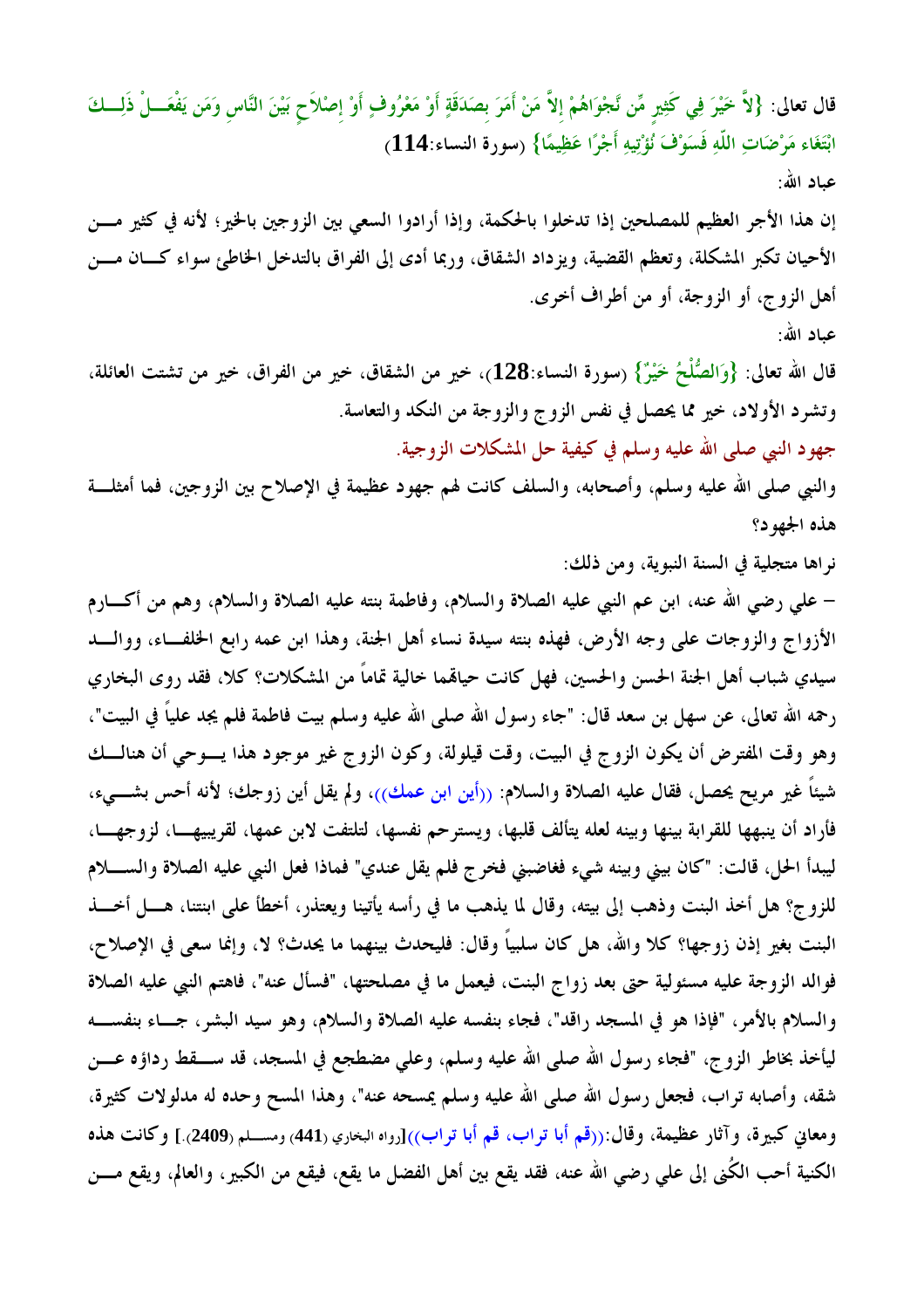القدوة بينه وبين زوجته شيء، هذا من طبيعة البشر، لكن فرق بيننا، وبين الصحابة، فالقضية عندهم سرعان مـــا تزول، والمشكلة سرعان ما تحل، وقضية العناد، والمكابرات، والهجر الطويل، هذه لا توجد عندهم، أمـــا عنـــد الخلف فكثير، وتستمر القضية، ومحاكم، وتشهيرات، وأخبار في المجتمع سيئة، وتلوك الألسن الأعراض.

– كانت بريرة أمة، وزوجها مغيث عبد، ولما عتقت، وشرعًا إذا عتقت الأمة وزوجها عبد يجوز لها أن تفـــارق زوجها؛ لألها صارت أرفع منه مترلة في الدنيا، فاختارت بريرة فراق مغيث، وكان مغيث متعلقاً بما جداً، فجعـــل يطوف خلفها يبكي، ودموعه تسيل على لحيته، وفي رواية للبخاري: "يتبعها في سكك المدينة يبكي عليهـــا"[رواه البخاري (5281).] فشفع النبي صلى الله عليه وسلم عندها أن ترجع إليه وقال لها: ((لـــو راجعتـــه))[رواه البخـــاري (5283).]، هذا هو السعي، والإصلاح المحمود، وفي رواية: ((فإنه أبو ولدك))[رواه النسائي (5417).]، تذكير بالعلاقة المشتركة، قالت: "يا رسول الله تأمرني" أي: إذا كانت المسألة أمر انتهى، أقبل نفسياً ما أقبل نفسياً، المسألة مغلقة غير مغلقة، في مجال ما في مجال، فالصحابة على أمره عليه الصلاة والسلام يمتثلون، قال: ((إنما أنا أشفع))؛ لأنسه من حقك إذا ما أردته الانفصال، فأنا لا ألغي الحق الشرعي لك، لكن أشفع، قالت: لا حاجة لي فيه.[رواه البخاري  $1.5283$ 

فقد لا تكلل المساعى بالنجاح، لكن المحاولة الطيبة مطلوبة، وليس الكذب في هذا الأمر محرماً، ((ليس الكـــذاب الذي ينمي خيراً أو يقول خيراً))[رواه البخاري (2692). ومسلم (2605).].

– كان عليه الصلاة والسلام يذكر الأزواج والزوجات بالحقوق المشتركة، فقضية الحقوق المشـــتركة في غايـــة الأهمية، فإذا جاءك زوج فذكره بحق زوجته، وإذا جاءتك زوجة فذكرها بحق الزوج، عن الحصين بن محصـــن أن عمة له أتت النبي صلى الله عليه وسلم في حاجة، فلما فرغت قال لها النبي صلى الله عليه وســــلم: ((أذات زو ج أنت؟)) قالت: نعم، قال: ((كيف أنت منه))، أي: ما حالك معه، قالت: "ما آلسوه"، أي: لا أقصــــر، "إلا مــــا عجزت عنه" قال: ((فانظري أين أنت منه فإنه جنتك ونارك))[رواه احمد (18524).]، قوله: ((فإنه جنتك ونارك))، يدل على عظم حق الزوج، فتدخلين الجنة برضاه، وقد يكون سخطه سبباً لدخولك النار. جهود السلف في كيفية حل المشكلات الزوجية.

– وعلى هذا جرى الصحابة، فلما آخى النبي صلى الله عليه وسلم بين سلمان وأبي الدرداء، وكان قبل نـــزول آية الحجاب يدخل الصحابة بيوت بعضهم البعض، فدخل سلمان فرأى أم الدرداء متبذلة ليس عندها شيء مسن الدنيا في الاهتمام، فقال: "ما شأنك؟" قالت: أخوك أبو الدرداء ليس له حاجة في الدنيا"، غير مهتم أصلاً، فهـــو رجل مقبل على العبادة، ليس له شأن في النساء، فجاء أبو الدرداء فصنع له طعاماً، فقال كل، قال: فإني صــــائم، قال: ما أنا بآكل حتى تأكل، فأكل، فلما كان الليل ذهب أبو الدرداء يقوم، قال سلمان: نم، فنسام، ثم ذهسب يقوم، قال: نم، فلما كان من آخر الليل قال سلمان: قم الآن، فصليا، فقال له سلمان: إن لربك عليـــك حقــــاً، ولنفسك عليك حقاً، ولأهلك عليك حقاً، فأعطى كل ذي حق حقه، فأتى النبي عليه الصلاة والســــلام فــــذكر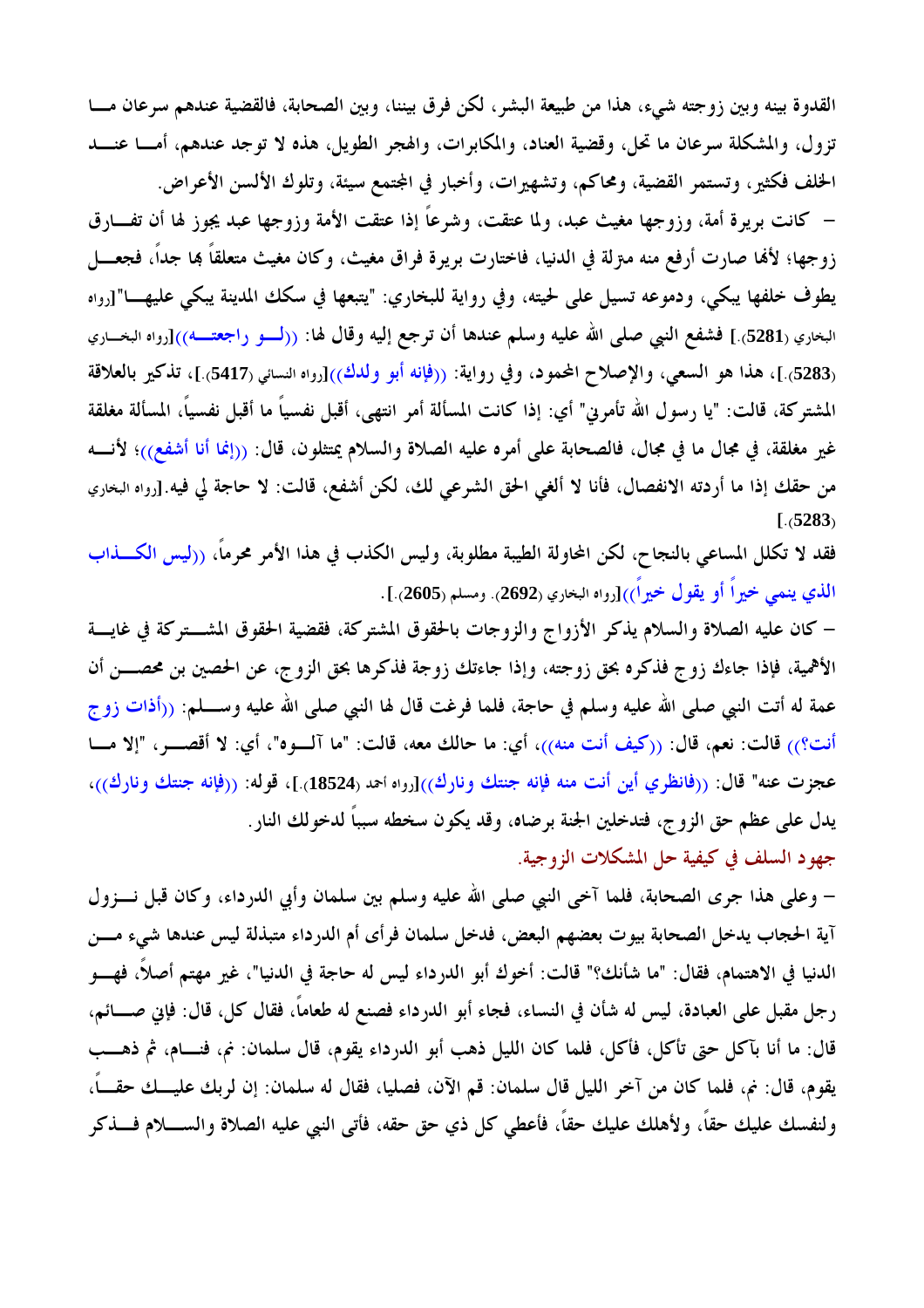ذلك له فقال: ((صدق سلمان))[رواه البخاري (1968).]، فالتدخل الحكيم لما يرى الأخ أن في حياة أخيــــه المســــلم خلل، وأن هنالك مشكلة فيسعى لإصلاحها عملياً، ويبين الحكم الشرعي، ويأمره وينهاه.

– ومن ذلك موقف عمر رضي الله عنه عندما سمع أن ابنته حفصة ممن يراجعن النبي عليه الصلاة والســــلام، أي: في أخذ ورد، وكلام مع زوجاته، فذهب زيارة خاصة، وقال: "أي حفصة، أتغاضب إحداكن رسول الله صلى الله عليه وسلم اليوم إلى الليل" أي: إذا طالبته بنفقة وما عنده، فربما تغضب وما تكلمه إلى الليل، قالت: نعم، يحدث هذا، قلت: "خابت وخسرت أفتأمن أن يغضب الله لغضب رسول الله صلى الله عليه وسلم فتهلكين"[رواه البخاري (2468).]، وهكذا مضى السلف في قضية رعاية الحياة الزوجية، والإصلاح، والسؤال، والتدخل المحمود.

من ذا الذي ترضى سجاياه كلها، ((لا يفرك مؤمن مؤمنة)) أي: لا يبغضها بالكلية، ((إن كره منها خلقاً رضـــى منها آخر))[رواه مسلم (1469).] والله يعوض على الصبر، دخل طالب على شيخه فوجد عنده ولداً يخدمه خدمـــة عظيمة، وبراً، وإحساناً، فعجب من ذلك، فلما خرج الابن قال العالم للتلميذ: أتعجب من بر هذا بي؟ قال: نعم، فقال له: لقد عاشرت أمه أكثر من عشرين سنة، والله ما تبسمت في وجهي يوماً قط، فصبرت فعوضني الله منــــها بما ترى، عوضنى الله منها بابن بار.

– إدراك الحقائق الخلقية مهم جداً في هذا الموضوع، قال عبد الله بن مسعود رضي الله عنه: "شكي إبراهيم عليه السلام – يعني: حدة في خلق سارة– فأوحى الله إليه إنما هي من ضلع"، أرأيت ضلع الشاة، وضــــلع الخــــروف، لابد أن يكون في أعلاها أعوجاج، هكذا خلق أصلاً، فالضلع ليس مستقيماً، قال: "إنما هي مـــن ضــــلع فاخــــذ الضلع فأقيمه، فإن استقام، وإلا فالبسها على ما فيها"[رواه الطبراني في الكسير (9685).]، ولذلك نقول لبعض الأزواج الذين يكثرون الشكاية، خذ ضلع الذبيحة، وحاول أن تقيمه، وأن تجعله مستقيماً، فـــإن لم يحصــــل، فـــاعلم أن القضية خلقة، وهذا جزء من التحمل، فلابد أن يدرك الرجل السر في القضية، وأن المرأة أحياناً تقــول كلامـــاً، وتتصرف تصرفات هو لا يراها منطقية، ولا عقلانية، ولا سليمة، ولكن هذا جزء منه يعود إلى الطبع والخلقــة، فالرجل لابد أن يتحمل، كما قال تعالى: {وَلِلرِّجَالِ عَلَيْهِنَّ دَرَجَةٌ} (سورة البقرة:228).

اللهم إنا نسألك أن تصلح ذات بيننا، وأن تصلح شأننا، وأن تتوب علينا، وأن لهب لنا من أزواجنا وذرياتنا قرة أعينٍ، وأن تجعلنا للمتقين إماماً.

#### الخطبة الثانية:

الحمد لله على إحسانه، والشكر له على توفيقه وامتنانه، وأشهد أن لا إله إلا الله وحده لا شريك لـــه تعظيمـــاً لشأنه، الحي الذي لا يموت، والجن والإنس يموتون، الحمد الله خلق السموات والأرض، أكبره تكبيراً، وأسبحه لا إله إلا هو يفعل ما يشاء، وأصلى وأسلم على المختار المصطفى من ولد عدنان، ســيد البشـــر، ســيد الأولـــين والآخرين، محمد بن عبد الله، أشهد أنه رسول الله حقًّا، والداعي إلى سبيله صدقًا، اللهم صلى وســـلم وبـــارك عليه، ما تعاقب الليل والنهار، وأرضى عن أصحابه وخلفاءه الميامين، وزوجاته وآله، فإن لآل محمـــد صــــلى الله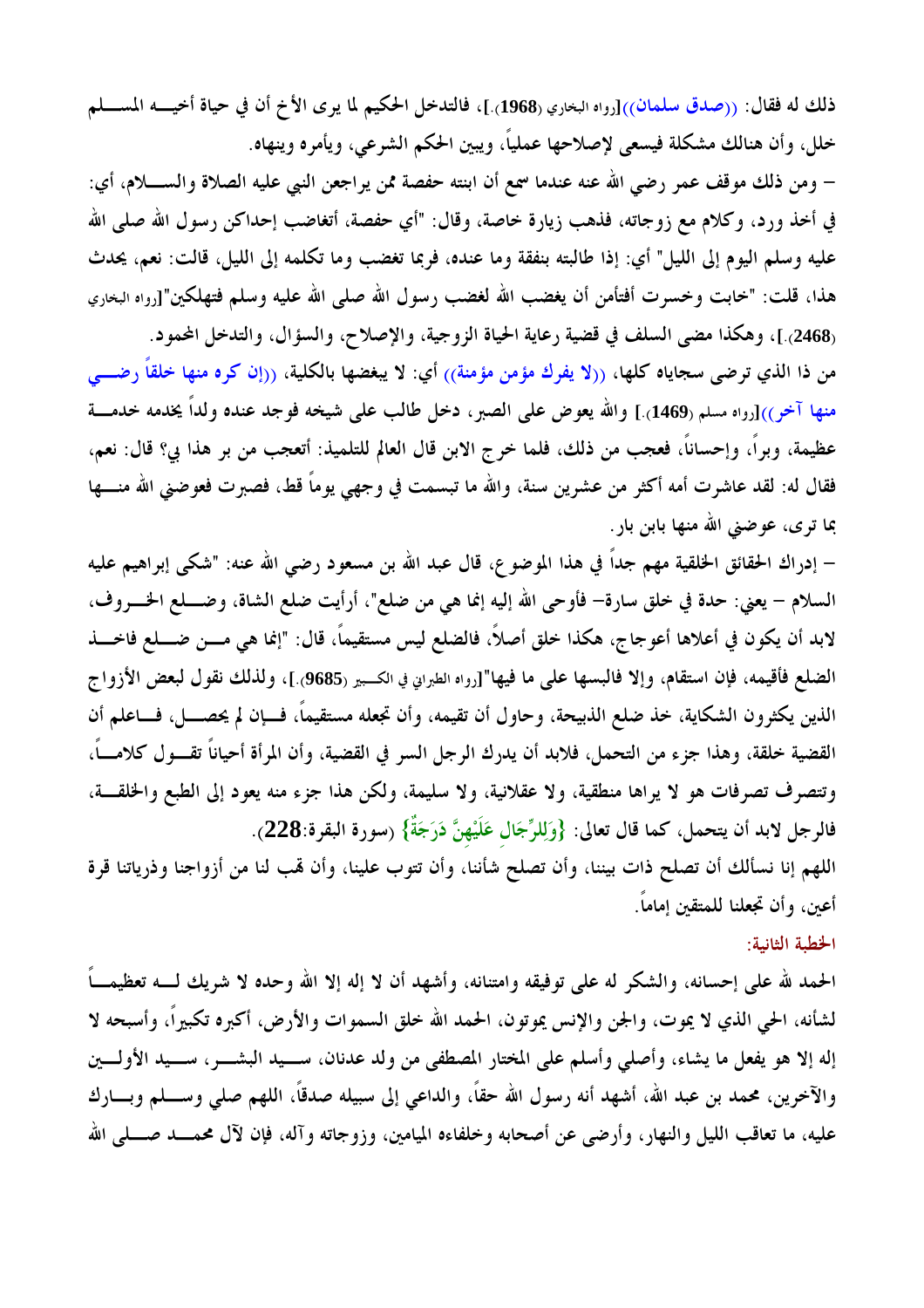عليه وسلم حقاً عظيماً، وهو الذي أوصانا بمم فقال: ((وعترتي أهل بيتي))[رواه الترمذي(3786). وصــححه الألبـــاني في صحيح الجامع الصغير (2457).]، فعليهم صلوات الله وسلامه إلى يوم الدين.

– من الوسائل المهمة في قضية الإصلاح والسعى في تحسين مستوى العلاقات؛ الوصية بالصبر، كما فعل أبو بكر رضي الله عنه مع ابنته أسماء، فزوجها كان مشغولاً، فشكت له شيئاً من الغيرة، فقال: "يا بنية اصبري، فإن المرأة إذا كان لها زوج صالح، ثم مات عنها، فلم تتزوج بعده جُمع بينهما في الجنة"[الطبقات الكبرى (251/8).]، فقد يكون الزوج صالحاً لكن فيه شيء في خلقه، وقد يكون الزوج صاحب تقوى، وعنده شيء من الإمساك في ماله، وقــــد يكون مستقيماً في سلوكه وتصرفاته، ولكن عنده عيب من العيوب فلابد من التحمل والصبر .

وأحياناً لا يجد الإنسان في قلبه حباً حقيقياً، خصوصاً في غمرة المسلسلات التي تعرض اليوم على الناس، المدبلجة وغير المدبلجة، خدعت بناتنا، صورت القضية للشباب والشابات؛ أن الحياة الزوجية عسل، وأن العلاقات تبــدأ بالحب قبل الزواج، وأي علاقات قبل الزواج فهي حرام في الإسلام، لكن هكذا يصوروفما، وتبدأ العلاقة بالحب، وتستمر وتنتهي بالزواج، فهذه الرومانسية كذب في كذب، فلو نظرنا إلى حياة الممسثلين والممسثلات الخاصسة، سنجد مصائب عظيمة، وكبيرة جداً، يكذبون على الناس في التمثيل، وهم في الحقيقة من أسوء النــــاس عيشــــاً، وانظر إلى طلاقاقم، ومشكلاقمم التي تصل إلى المحاكم على مستوى العالم في هؤلاء الممثلين والممثلات العـــالميين، همَّ رجل بطلاق امرأته فقال له عمر رضي الله عنه: لمَّ تطلقها؟ قال: لا أحبها، قال: "أوكل البيوت بنيت علـــي الحب، وأين الرعاية والتذمم" أي: حتى لو لم تشعر بمحبة، لكن بينكما أولاد، وهنالك عشرة، وأيـــن الرعايـــة؟، وأين حسن العهد؟، وأين العلاقة السابقة؟، وأين الذمة التي بينك وبينها؟، فالإنسان يمسك زوجته أحياناً حتى ولو لم يحس بحب حقيقي لمصالح أخرى.

ويجب أن يقوم المصلحون، وأهل الفضل، والمكانة في المجتمع، والوجهاء، والأغنياء بدورهم، فسالغني قسد يحسل مشكلة بين زوجين بإعطائها مالاً كما فعل بعض السلف لما شكت إليه زوجها أعطاها مالاً سكتت، ثم جاء الزوج فأعطاه مالاً، وقال: صرت مثلها.

– وأيضاً: لابد من إنصاف المظلوم؛ لأنه قد يقع ظلم، جاءت امرأة إلى عمر رضي الله عنه فقالت: يا أمير المؤمنين إن زوجي يصوم النهار، ويقوم الليل، وأنا أكره أن أشكوه، وهو يعمل بطاعة الله، فقال عمــــر: نعــــم الــــزوج زوجك، فجعلت تكرر عليه القول، ويكرر عليها الجواب، فقال له كعب بن سور الأزدي، وكـــان في المجلـــس وفطن للمشكلة، قال: يا أمير المؤمنين! هذه امرأة تشكو زوجها في تركه لها، أي: من شدة الاشـــتغال بالعبـــادة معرض عنها، فقال له عمر رضي الله عنه: كما فهمت كلامها فاقض بينهما، فقال كعب: عليّ بزوجها، فأُتى به، فقال: أحل الله لك أربعًا، فاجعل لها في كل أربع ليال ليلة، أي: اجعل لها ليلة، والثلاث للعبـــادة، فقـــال عمـــر لكعب: ما أدري من أي أمريك أعجب أمن فهمك أمرهما، أو من حكمك بينهما، اذهب فقد وليتــك قضـــاء البصه ة.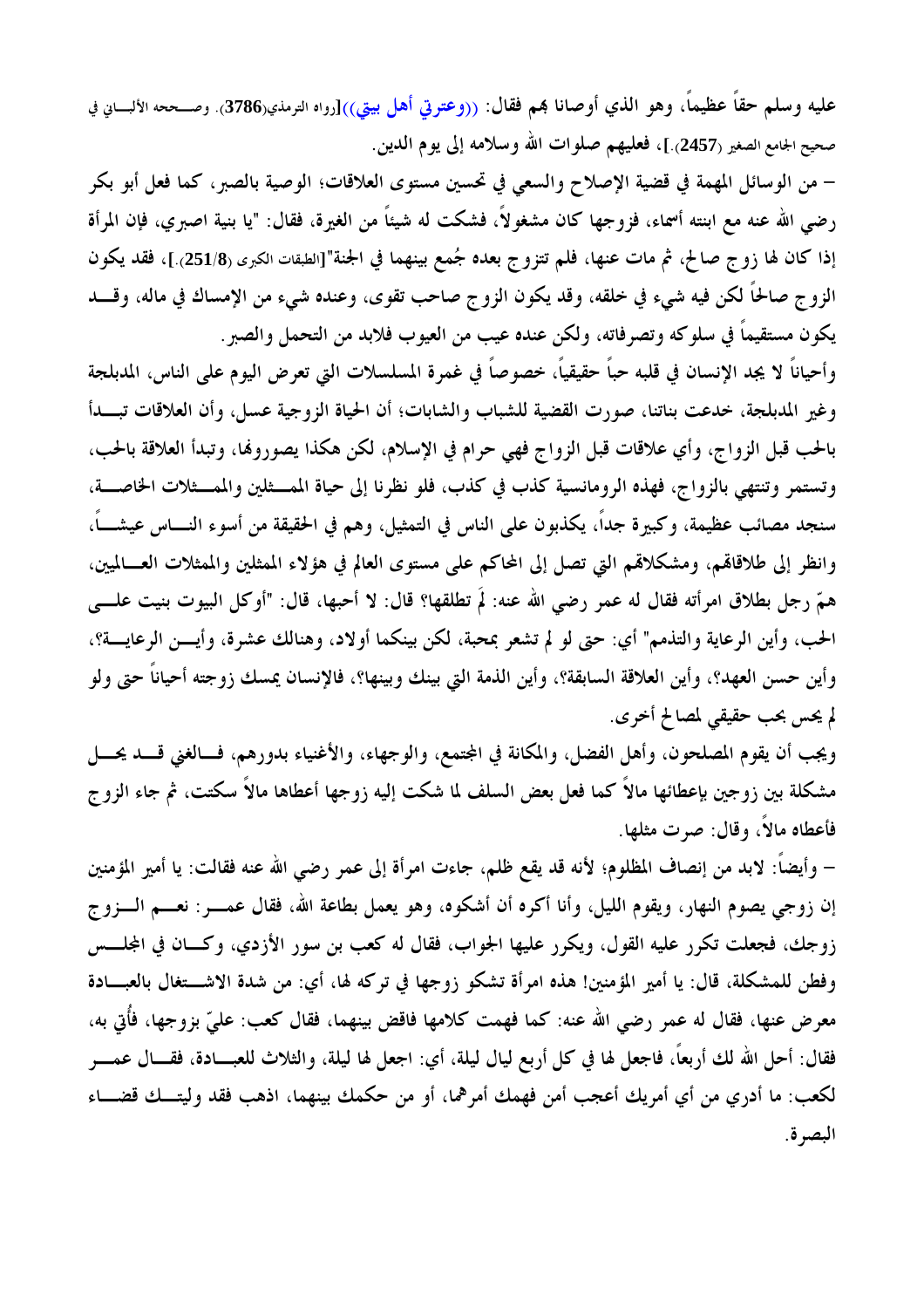– وقد يستلزم التدخل شيء من الزجر ، والشدة على المخطئ جاءت امرأة إلى عمر فقالت: يا أمير المسؤمنين إن زوجي قد كثر شره، وقل خيره، فقال عمر: ما نعلم من زوجك إلا خيراً، فأرسل إليه فجاء، فقال له عمر: هــــذه امرأتك تزعم أنه كثر شرك، وقل خيرك، قال: يا أمير المؤمنين! بئسما قالت يا أمير المسؤمنين، والله إفمــا لأكثـــر نسائها كسوة، وأكثرهن رفاهية بيت، ولكن بعلها بكيء، أي: قدرته على إتيانه ضعيفة لا يستطيع، قـــال: مـــا تقولين، قالت: صدق، فأخذ الدرة فقام إليها وتناولها وقال: يا عدوة نفسها أفنتِ شبابه وأكلت ماله ثم أنشـــأت تشنين عليه ما ليس فيه، قالت: يا أمير المؤمنين! أقلني هذه المرة، والله لا ترانى في هذا المقعد أبداً، فدعا بـــأثواب ثلاثة، فقال له: اتقى الله وأحسني صحبة هذا الشيخ، قال: كأني أنظر إليها أخذت الأثواب منطلقة، ثم أقبل عليه فقال: لا يمنعك ما رأيتني صنعت بما أن تحسن صحبتها، قال: أفعل يا أمير المؤمنين.[محض الصواب في فضائل أمير المسؤمنين  $[.(1000/3)$ عمر بن الخطاب

إذا شاب رأس المرء أو قل ماله \*\*\* فليس له في دهن نصيب.

وهكذا بعض الأزواج إذا كبرت زوجته طلقها مباشرة كما قيل: إن أعمى كانت له زوجة تحسن إليه حتى شاب وشابت عنده، فقدر أن أجرى عملية جراحية مع تقدم الطب فعاد بصره، فلما رآها طلقها مباشرة.

إن الكرام إذا ما أيسروا ذكروا \*\*\* من كان يألفهم في المترل الخشن.

ينبغي أن تكون العاقبة حميدة، وحسن العشرة، والوفاء بالعهد، فمن أهل الكتاب الرجل يتــزوج الزوجـــة مـــن الصالحين من قبلنا ما تعلق يداها الخيط في أول سنها لا يفرق بينهما إلى الموت، فحسن العشرة عظيم، والإنســان لا ينس الأيام الجميلة الماضية أبداً.

– ولابد من بيان الحكم الشرعي إذا وصلت القضية إلى الفراق، فأحياناً تحدث الخصومة في الأولاد، فلابد مـــن قول كلمة الحق، دخل أبو الأسود على معاوية، ودخلت امرأته معه، فقالت: لقد ألجأني إليك يا أمــــير المـــؤمنين طلقني من بعل غادر، قال: ومن بعلك؟ قالت: هذا أبو الأسود فالتفت معاوية إليه فقال: أحقاً ما تقـــول المـــرأة؟ قال: أما ما ذكرت من أمر طلاقها فهو حق، ولكن لم أطلقها لريبة، ولكني كرهت شمائلها فقطعت حبائلها، فهي كثيرة الصخب يا أمير المؤمنين، مهينة للأهل، مؤذية للبعل، إن ذكر خير دفنته، وإن ذكر شر أذاعته، ولا يسزال زوجها معها في تعب، قالت: يا أمير المؤمنين! والله جهول، ملحاح، شحيح حين يضاف، ضيفه جـــائع، وجــــاره ضائع، لا يحمى ذماراً، ولا يرعى جواراً، فالمسألة انتهت إلى طريق مسدود، فتخاصما في الولد فوثب أبو الأسود فانتزعه منها، قال معاوية: مهلاً يا أبا الأسود، قال: يا أمير المؤمنين! حملته قبل أن تحمله، أي: في ظهري قبــــل أن تحمله يعني في بطنها، ووضعته قبل أن تضعه، أي: بذرته فيها قبل أن تضعه هي مولوداً، فأنا أولى، قالت المسرأة: صدق، لكن حمله خفاً وحملته ثقلاً، ووضعه شهوة ووضعته كرهاً، وكان حجري حواء، وبطني له وعاء، وثديي له سقاء، فأمر معاوية بالولد فدفع إليها، فالحضانة في الشرع تكون عند المرأة. عباد الله: